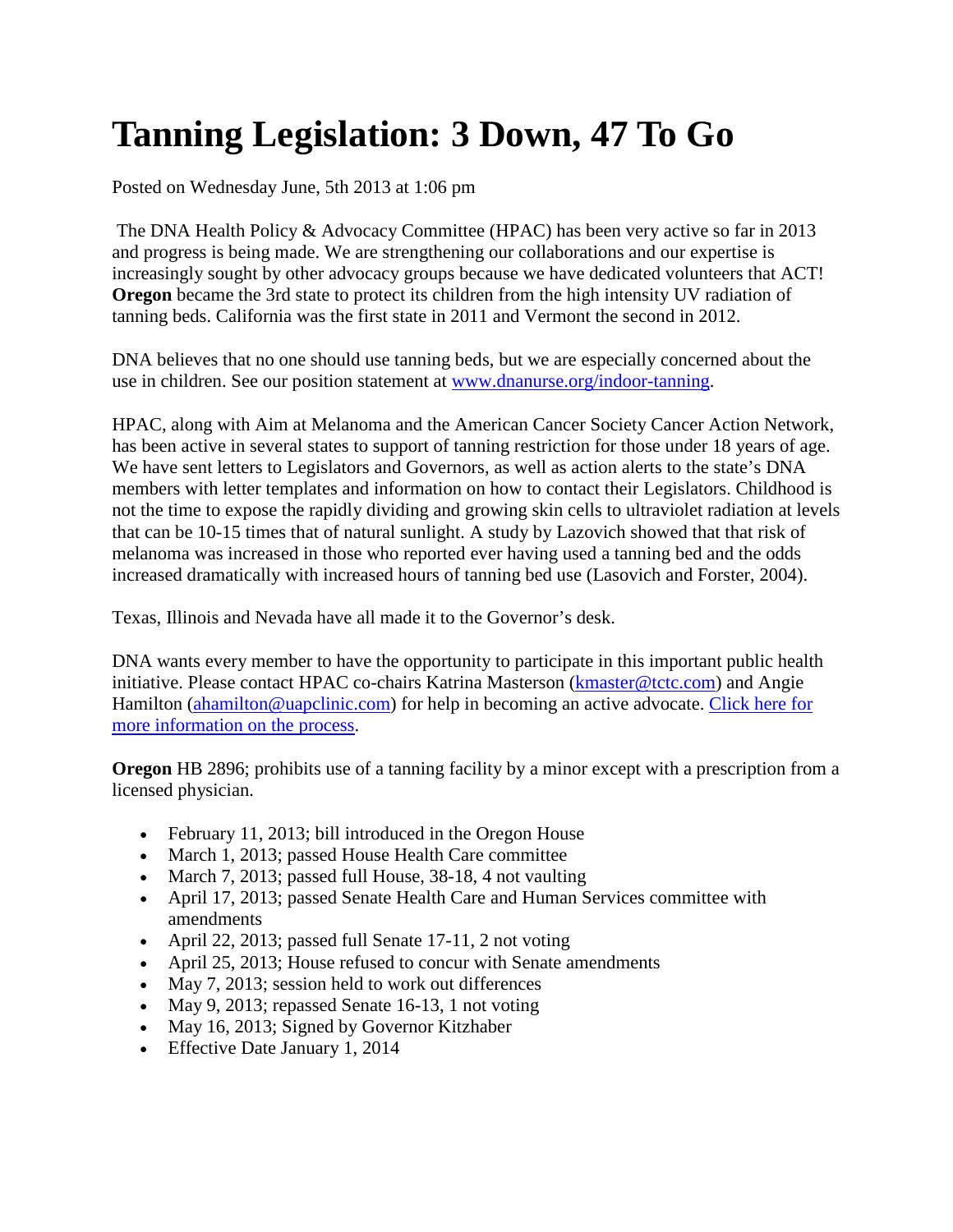**Texas** Senate Bill 329; An ACT relating to a prohibition on the use of a tanning facility by a minor.

- February 1, 2013; bill introduced in the Texas House
- March 18, 2013; passed Texas Senate Health and Human Services committee
- April 17, 2013; passed full Senate, 25-6
- May, 2, 2013; passed House Public Health committee
- May 14, 2013; passed full House, 94-48
- May 16, 2013; sent to Governor Perry

DNA HPAC action: We sent out 4 Legislative Action Alerts to state DNA members with links and letter templates to make it easy for our members to take part. In some cases, we were given permission to share CapWiz links (an online advocacy platform that does most of the work for grassroots advocates) from our friends at Aim at Melanoma. DNA member Margaret Hirsch served as our state liaison for Texas. In her role, she was able to send an email to her TX DNA contacts from her personal email list one evening at a time when turnaround for an action was too tight. As part of our partnership, Aim at Melanoma even customized a cover letter and letter to Governor Perry for those Texas DNA members who could share them with the public at their place of business. DNA also faxed a letter to Governor Perry, urging him to sign this bill.

**Illinois** House Bill 188; amendment of the Tanning Facility Permit Act to "a tanning facility may not permit any person less that 18 years of age, regardless of whether the person has the permission of a parent or guardian, to use tanning equipment".

- January 18, 2013; introduced in the Illinois House
- February 19, 2013; passed House Consumer Protection committee, 11-4
- March 21, 2013; passed the House,  $67-49$
- May 1, 2013; passed Senate executive committee, 15-0
- May 20, 2013; passed the Senate,  $34-12$
- May 20, 2013; sent to Governor Quinn

DNA HPAC action: Angie Hamilton, HPAC co-chair, represented DNA with the IL Tanning Advocacy Coalition consisting of American Cancer Society-Cancer Action Network, Skin of Steel, American Society for Dermatological Surgery, AIM at Melanoma, Illinois Dermatological Society, American Academy of Dermatology Association. This group, in addition to communicating and meeting with Legislators, networked with colleagues and friends through social media and other means to get as many people as possible involved in this effort. Angie also represented DNA in Springfield, IL at a Lobby Day. This Lobby day provided free skin cancer screenings and the opportunity to educate IL legislators and their staffs.

We sent out 4 Legislative Action Alerts to state DNA members with links to find their legislators and a letter template to customize and send. On behalf of DNA, Angie emailed and faxed Governor Quinn to urge him to sign the bill.

**Nevada** Senate Bill 267; Prohibits a minor's use of tanning beds.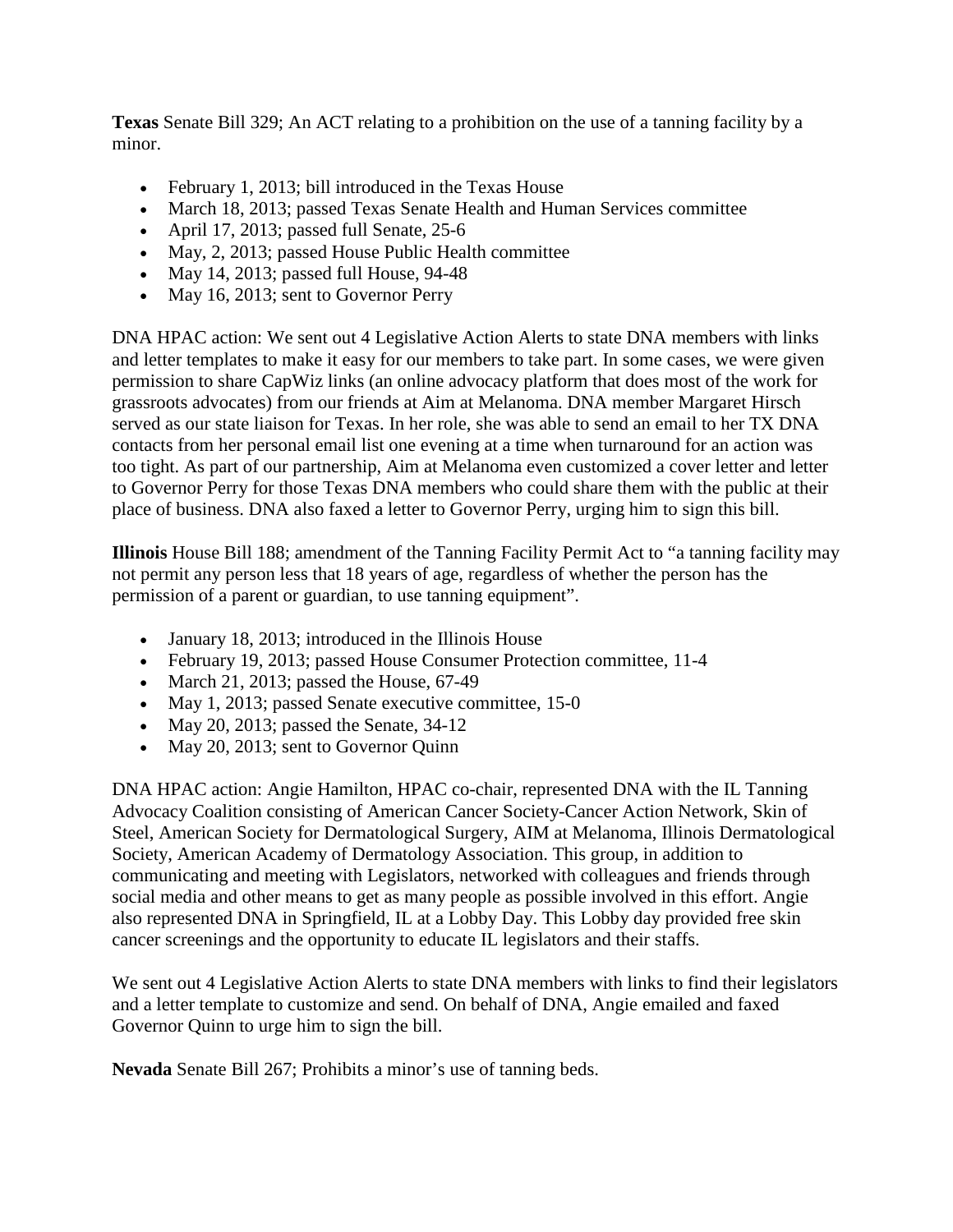- March 15, 2013; introduced in the Nevada Senate
- April 19, 2013; passed Senate Commerce, Labor and Energy committee
- April 22, 2013; passed full Senate, 17-4
- May 17, 2013; passed Assembly Commerce and Labor committee
- May 24, 2013; passed full Assembly, 25-16, 1 excused

DNA HPAC action: We sent out 3 Legislative Action Alerts to NV DNA members so they could easily contact their Legislators and send a customized letter asking for support. Katrina Masterson, HPAC co-chair, worked with the American Cancer Society Cancer Action Network representative for Nevada, who coordinated the activities of like-minded advocacy groups including the AADA, ASDA, and the Society for Dermatology PA's. This was anticipated to be a tough fight since tanning is big business in Las Vegas. Because of this numerous letters were sent on behalf of DNA; to every member of the Senate Committee on Commerce, Labor and Energy, every Nevada Senator, every member of the Assembly Committee of Commerce and Labor, and every Nevada Assembly member (twice!).

### **Pertinent DNA strategic goals this activity contributes to:**

## **DNA Goal #3 – Public Awareness**

DNA will be recognized and valued for their knowledge and expertise in dermatology care.

#### Objectives:

- 1. Identify and collaborate with groups that seek to educate the public about preventive measures.
- 2. Increase DNA's visibility within related health care organizations worldwide.

#### **HPAC goals for 2013 (and onward)**

A. Promote and advocate for state legislation that limits access to tanning beds by minors.

- 1. Monitor and comment on proposed legislation assuring it is congruent with **DNA**'s [position on tanning beds.](http://www.dnanurse.org/indoor-tanning.html)
- 2. Use the DNA action alert system to notify and engage members in the various states to take action for/against a particular piece of legislation.
- 3. Partner with other healthcare and dermatology associations that share our interest in and support for tanning bed limitations.
- B. Create and streamline state advocacy network of resources through:
	- 1. Development of a state liaison network.
	- 2. Utilization of resources provided by DNA's government affairs partner DrinkerBiddleReath (DBR).
	- 3. Create partnerships with other healthcare and dermatology associations that share our interest in and support for tanning bed limitations.